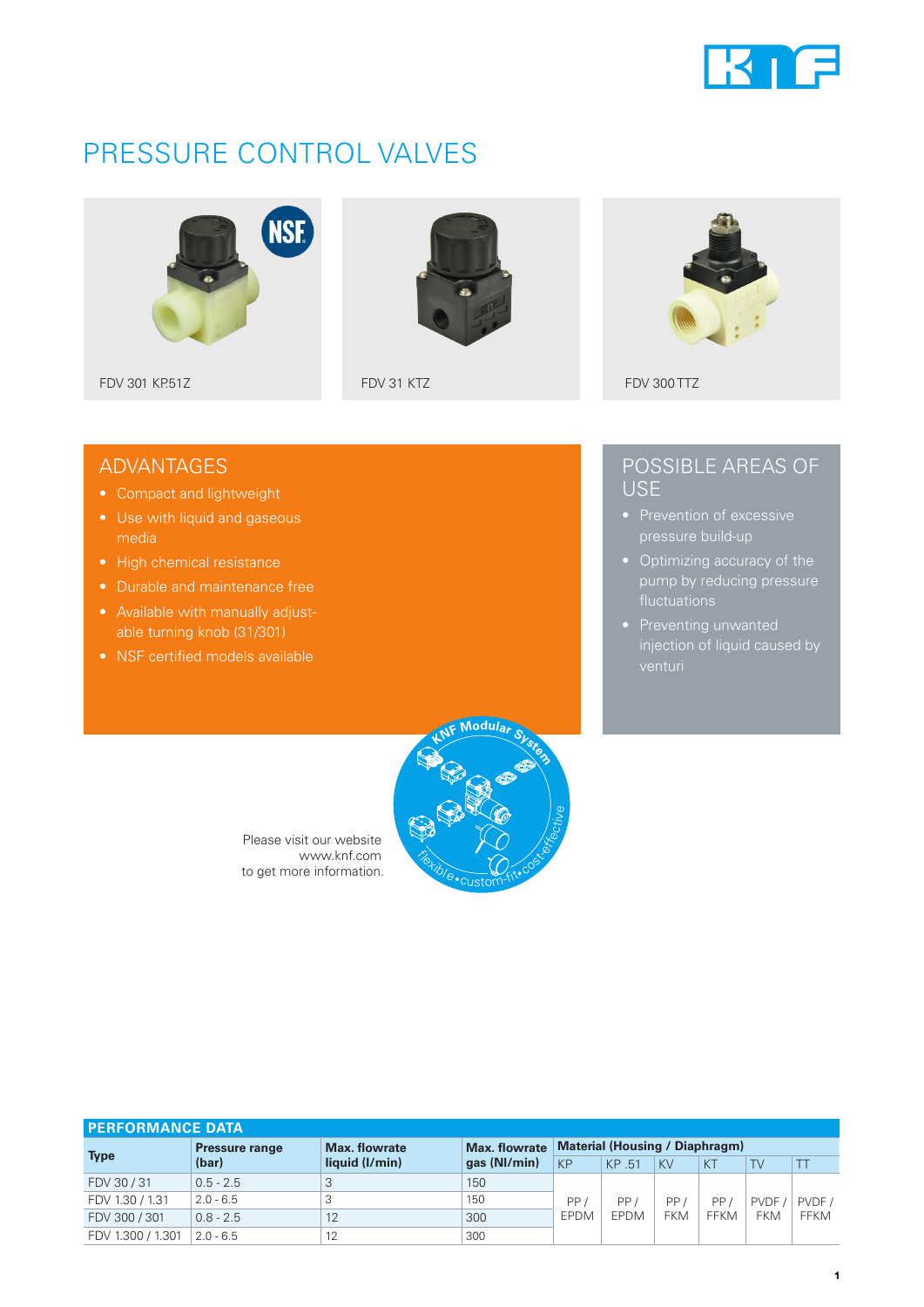#### **PERFORMANCE**

| <b>Basic model</b> | Lowest adjustable<br>pressure<br>(bar g) | <b>Highest adjustable</b><br>pressure<br>(bar g) |
|--------------------|------------------------------------------|--------------------------------------------------|
| FDV 30/31          | 0.5                                      | 2.5                                              |

| <b>Basic model</b>                          | FDV 30/31 |
|---------------------------------------------|-----------|
| Factory set working pressure (bar g)        | 0.5       |
| Max. flow rate for liquid (I/min)           | 3         |
| Max. flow rate for gas (NI/min)             | 150       |
| Max. permissible temperature for media (°C) | 80        |
| Max. permissible ambient temperature (°C)   | 80        |
| Connecting threads                          | G 1/8"    |
| Weight according to material of constr. (g) | $50 - 60$ |

#### **FDV 30/1.30**





All FDV diaphragm pressure control valves are suitable for use with liquids.

## FDV 30/31 FDV 1.30/1.31

#### **PERFORMANCE**

| <b>Basic model</b> | Lowest adjustable<br>pressure<br>(bar g) | <b>Highest adjustable</b><br>pressure<br>(bar g) |  |
|--------------------|------------------------------------------|--------------------------------------------------|--|
| FDV 1.30/1.31      |                                          | 6.5                                              |  |

| <b>Basic model</b>                          | FDV 1.30/1.31 |
|---------------------------------------------|---------------|
| Factory set working pressure (bar q)        | 3             |
| Max. flow rate for liquid (I/min)           | 3             |
| Max. flow rate for gas (NI/min)             | 150           |
| Max. permissible temperature for media (°C) | 80            |
| Max. permissible ambient temperature (°C)   | 80            |
| Connecting threads                          | G 1/8"        |
| Weight according to material of constr. (g) | $50 - 60$     |

### **FDV 31/1.31**





All FDV diaphragm pressure control valves are suitable for use with gases, except the KP version (EPDM diaphragm).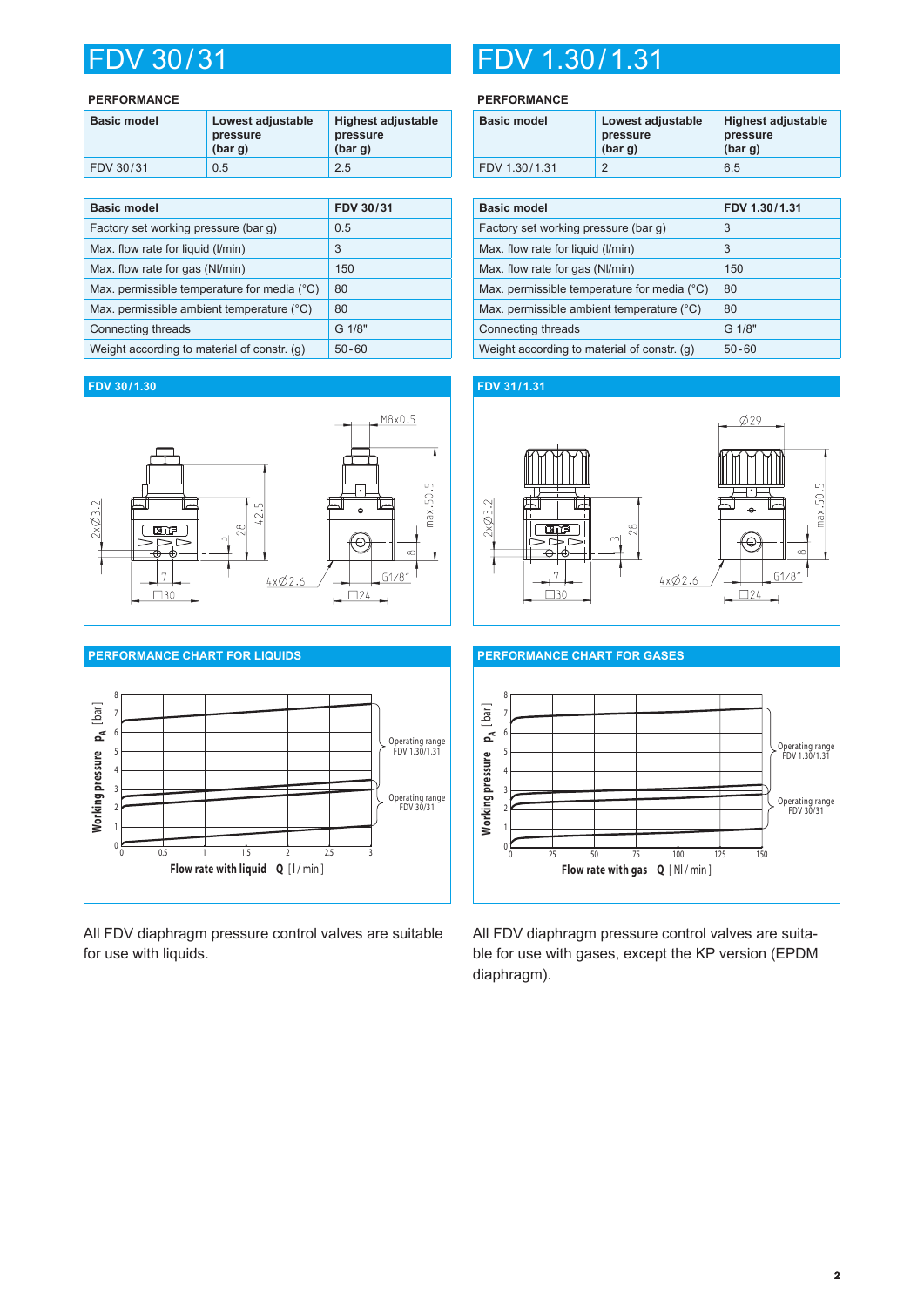#### **PERFORMANCE**

| <b>Basic model</b> | Lowest adjustable<br>pressure<br>(bar g) | <b>Highest adjustable</b><br>pressure<br>(bar g) |
|--------------------|------------------------------------------|--------------------------------------------------|
| FDV 300/301        | 0.8                                      | 2.5                                              |

| <b>Basic model</b>                                   | FDV 300/301 |
|------------------------------------------------------|-------------|
| Factory set working pressure (bar q)                 | 1           |
| Max. flow rate for liquid (I/min)                    | 12          |
| Max. flow rate for gas (NI/min)                      | 300         |
| Max. permissible temperature for media $(^{\circ}C)$ | 80          |
| Max. permissible ambient temperature (°C)            | 80          |
| Connecting threads                                   | G 3/8"      |
| Weight according to material of constr. (g)          | $50 - 70$   |

#### **FDV 300/1.300**





All FDV diaphragm pressure control valves are suitable for use with liquids.

## FDV 300/301 FDV 1.300/1.301

#### **PERFORMANCE**

| <b>Basic model</b> | Lowest adjustable<br>pressure<br>(bar g) | <b>Highest adjustable</b><br>pressure<br>(bar g) |
|--------------------|------------------------------------------|--------------------------------------------------|
| FDV 1.300/1.301    |                                          | 6.5                                              |

| <b>Basic model</b>                          | FDV 1.300/1.301 |
|---------------------------------------------|-----------------|
| Factory set working pressure (bar q)        | 3               |
| Max. flow rate for liquid (I/min)           | 12              |
| Max. flow rate for gas (NI/min)             | 300             |
| Max. permissible temperature for media (°C) | 80              |
| Max. permissible ambient temperature (°C)   | 80              |
| Connecting threads                          | G 3/8"          |
| Weight according to material of constr. (g) | $50 - 70$       |

### **FDV 301/1.301**





All FDV diaphragm pressure control valves are suitable for use with gases, except the KP version (EPDM diaphragm).